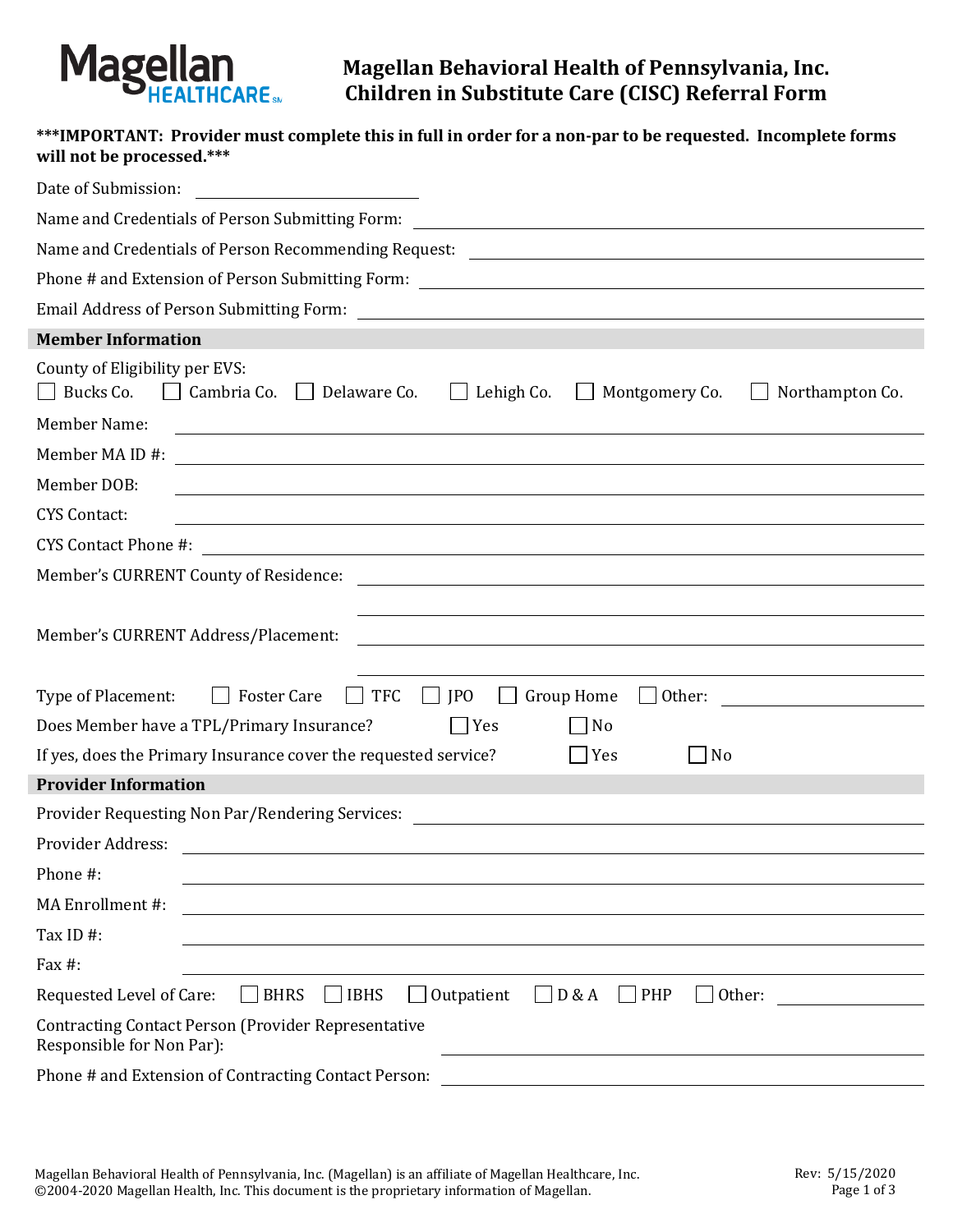| CISC Non Par Request Referral Form Cont'd                                                                                                                                                            |
|------------------------------------------------------------------------------------------------------------------------------------------------------------------------------------------------------|
| <b>Service Site Information</b>                                                                                                                                                                      |
| Address of Service Site where<br>Treatment will be Rendered:                                                                                                                                         |
| <b>Contact Person at Service Site:</b><br><u> 1989 - Johann Stoff, deutscher Stoffen und der Stoffen und der Stoffen und der Stoffen und der Stoffen und der</u>                                     |
| Phone # of Service Site:<br><u> 1989 - Johann Stoff, deutscher Stoff, der Stoff, der Stoff, der Stoff, der Stoff, der Stoff, der Stoff, der S</u>                                                    |
| <b>Clinical Information</b>                                                                                                                                                                          |
|                                                                                                                                                                                                      |
|                                                                                                                                                                                                      |
|                                                                                                                                                                                                      |
|                                                                                                                                                                                                      |
| <b>Current Medications:</b><br><u> 1989 - Johann Stoff, deutscher Stoffen und der Stoffen und der Stoffen und der Stoffen und der Stoffen und der</u>                                                |
|                                                                                                                                                                                                      |
|                                                                                                                                                                                                      |
| <b>Physician Providing Medication</b><br>Monitoring (name/agency/contact #):<br><u> 1980 - Jan Samuel Barbara, martin din shekara ta 1980 - An tsara tsara tsara tsara tsara tsara tsara tsara t</u> |
|                                                                                                                                                                                                      |
|                                                                                                                                                                                                      |
|                                                                                                                                                                                                      |
|                                                                                                                                                                                                      |
|                                                                                                                                                                                                      |
|                                                                                                                                                                                                      |
| Name of Primary Care Physician:                                                                                                                                                                      |
| Primary Care Physician Phone #:                                                                                                                                                                      |

#### **Services Requested**

| -------------------- |                 |                              |                        |  |  |
|----------------------|-----------------|------------------------------|------------------------|--|--|
|                      |                 | # of Units/Sessions          | <b>Start/End Date</b>  |  |  |
| Name of Service      | <b>CPT Code</b> | (not to exceed 24 for OP Tx) | (not to exceed 6 mths) |  |  |
|                      |                 |                              |                        |  |  |
|                      |                 |                              |                        |  |  |
|                      |                 |                              |                        |  |  |
|                      |                 |                              |                        |  |  |
|                      |                 |                              |                        |  |  |
|                      |                 |                              |                        |  |  |
|                      |                 |                              |                        |  |  |
|                      |                 |                              |                        |  |  |
|                      |                 |                              |                        |  |  |

# **Current Services**

List all services that the member is currently receiving:

Magellan Behavioral Health of Pennsylvania, Inc. (Magellan) is an affiliate of Magellan Healthcare, Inc. ©2004-2020 Magellan Health, Inc. This document is the proprietary information of Magellan.